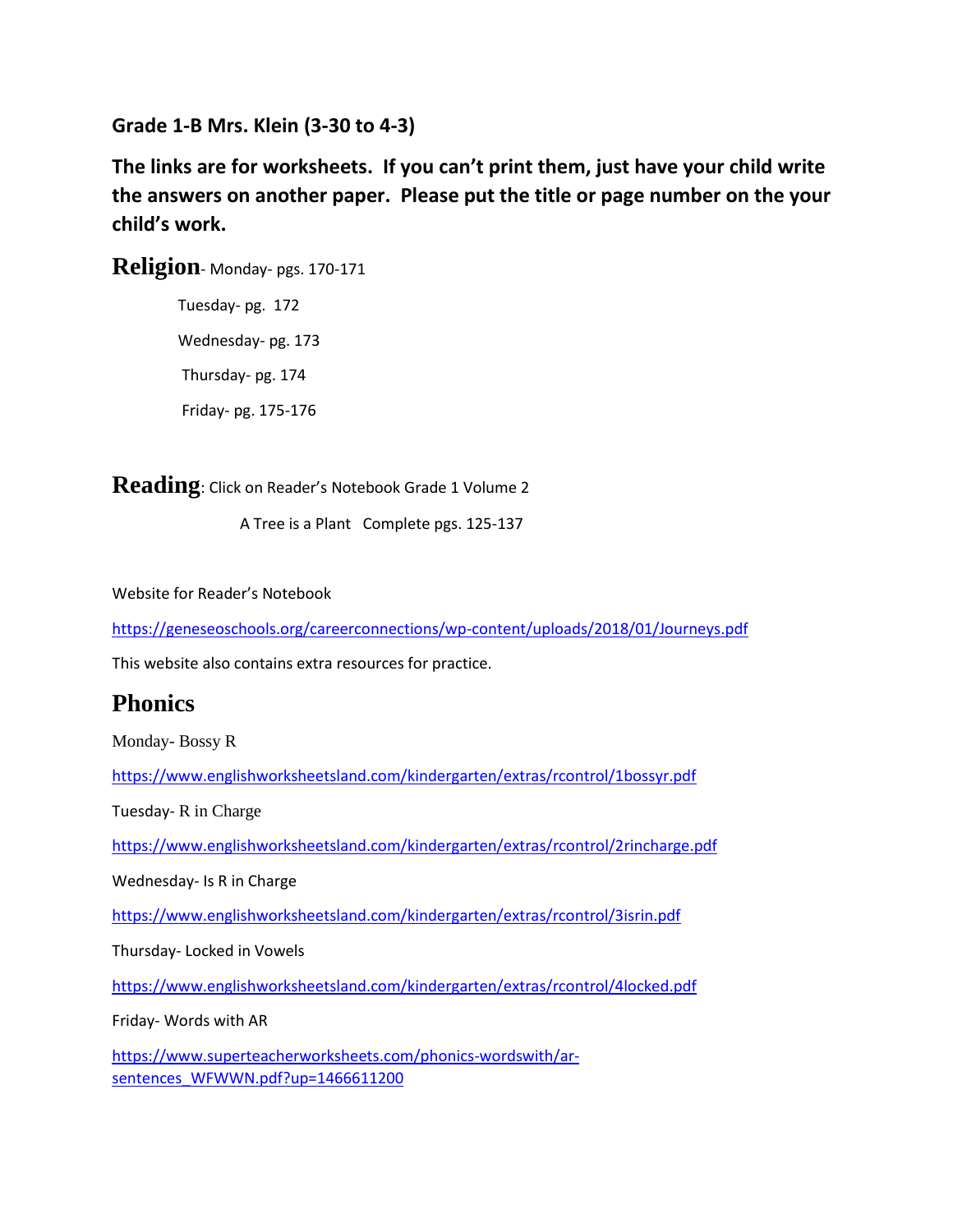## **Math**- Dreambox

## **Geometry**

Monday- Draw 2-D shapes <https://www.math-salamanders.com/image-files/basic-geometry-worksheets-draw-2d-shapes-1.gif> Tuesday- Identify Cubes and Spheres <https://www.math-salamanders.com/image-files/3-d-shapes-identify-spheres-cubes.gif> Wednesday- Identify Cones and Pyramids <https://www.math-salamanders.com/image-files/3d-shape-sheets-identify-cones-pyramids.gif> Thursday- Identify 3-D Shapes <https://www.math-salamanders.com/image-files/3d-shape-worksheets-identify-simple-3d-shapes-1.gif> Friday- Match the @-D and 3-D Shapes <https://www.math-salamanders.com/image-files/3d-shapes-worksheets-match-2d-3d-shapes-1.gif>

**English**- Writing Prompts- Please have your child write at least 4 sentences for each prompt Monday- **Would you rather be a pirate or a jungle explorer? Why? Tuesday- What would the world be like if we had a purple sky and orange grass? Wednesday- Would you rather be really tall or really small? Why?** Thursday- **If toys could talk what would they say?** Friday- **Describe your best day ever?**

## **Spelling- Lesson 27**

R -Controlled Syllable er-or- Study and write words 3x each

Spelling Words:

- 1. porch
- 2. over